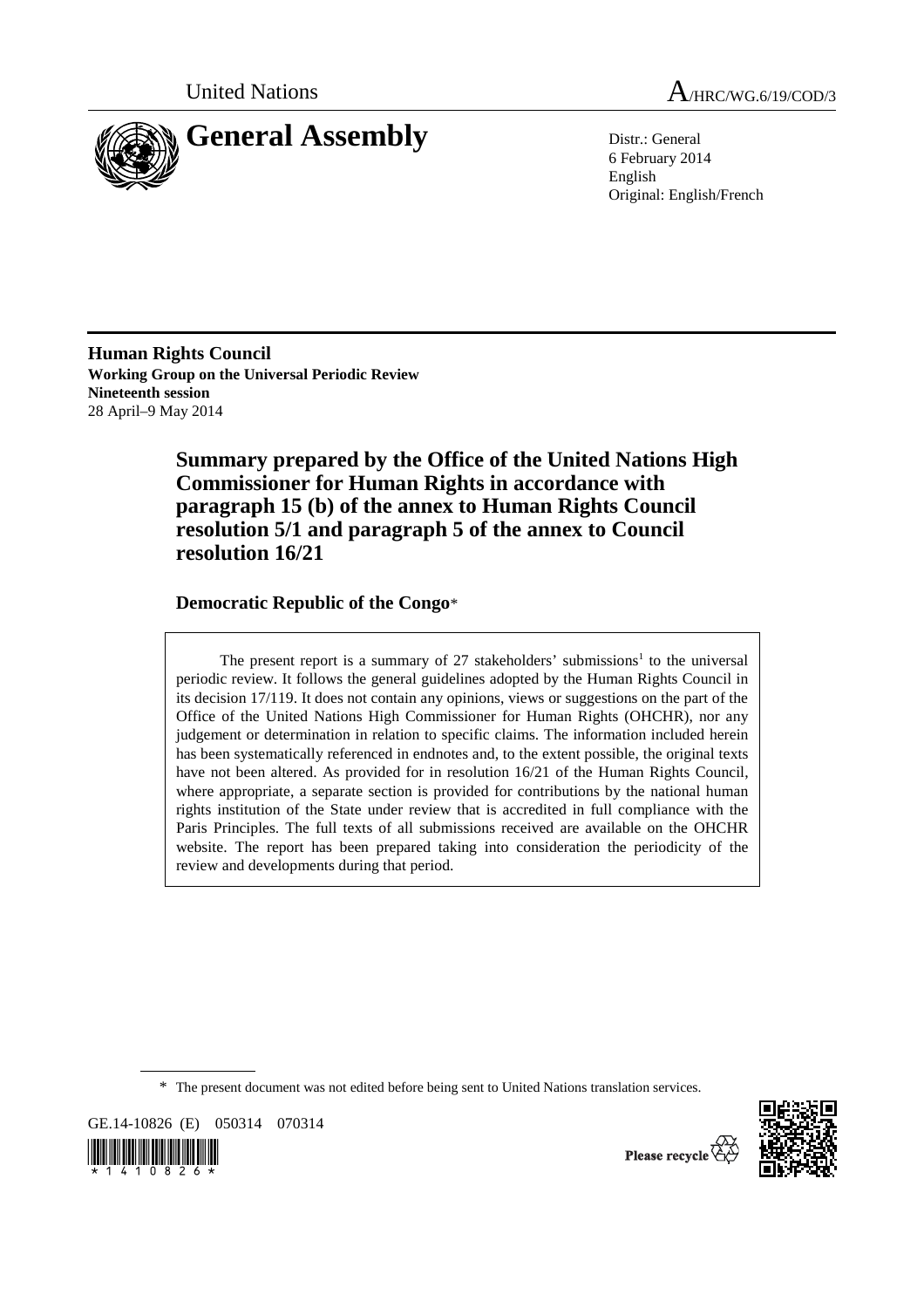# **I. Information provided by stakeholders**

# **A. Background and framework**

# **1. Scope of international obligations**

1. The Réseau national des ONG des droits de l'homme en République démocratique du Congo (national network of human rights non-governmental organizations in the Democratic Republic of the Congo) (JS16) noted that the Democratic Republic of the Congo had not implemented the recommendations drawn up during the universal periodic review relating to the ratification of various treaties, including: the International Convention for the Protection of All Persons from Enforced Disappearance; the International Convention on the Protection of the Rights of All Migrant Workers and Members of Their Families; the Optional Protocol to the International Covenant on Economic, Social and Cultural Rights; the Second Optional Protocol to the International Covenant on Civil and Political Rights, aiming at the abolition of the death penalty; and the Optional Protocol to the Convention on the Elimination of All Forms of Discrimination against Women.<sup>2</sup> JS16 recommended that the Government should initiate the ratification process for treaties to which the Democratic Republic of the Congo was not yet party.<sup>3</sup>

2. Freedom from Torture (FfT) was pleased that the Democratic Republic of the Congo had acceded to the Optional Protocol to the Convention against Torture in 2010.<sup>4</sup> The International Federation of Action by Christians for the Abolition of Torture and Action by Christians for the Abolition of Torture in the Democratic Republic of the Congo (JS7) recommended that the Government should establish a national mechanism for the prevention of torture and provide it with the funds necessary to ensure its independence.<sup>5</sup>

3. Stichting Justitia et Pax Nederland (Justice and Peace Netherlands) (JS10) recommended that the law providing for the implementation of the Rome Statute should be adopted by Parliament and promulgated by the Head of State.<sup>6</sup>

## **2. Constitutional and legislative framework**

4. FfT was pleased that the legislation criminalizing torture in 2011 had been enacted.<sup>7</sup>

5. The Groupe Thématique Droits de la Femme et Violences Sexuelles (Thematic Group on Women's Rights and Sexual Violence) (JS8) recommended that Parliament should adopt the Family Code, which had been approved by the Government in April 2013.8

6. In accordance with UPR recommendations, the Coalition of NGOs for Reporting and Monitoring the Situation of Human Rights and the Human Rights House (JS4) recommended that the Government ensure the removal of laws that discriminate against women and adopt the necessary legislation to ensure the promotion and protection of women.<sup>9</sup>

7. Franciscans International and VIVAT International (JS6) recommended that the Government should strengthen measures to protect women who had been victims of rape during conflicts by incorporating those measures into legislation.<sup>10</sup>

8. Emphasizing that the law of 2006 on the prohibition and repression of sexual violence did not classify marital rape as a criminal offence, $11$  the World Organisation against Torture and Synergie des Femmes pour les Victimes des Violences sexuelles (Women's Synergy for Victims of Sexual Violence) (JS13) recommended the adoption of a law that would make domestic violence a criminal offence.<sup>12</sup>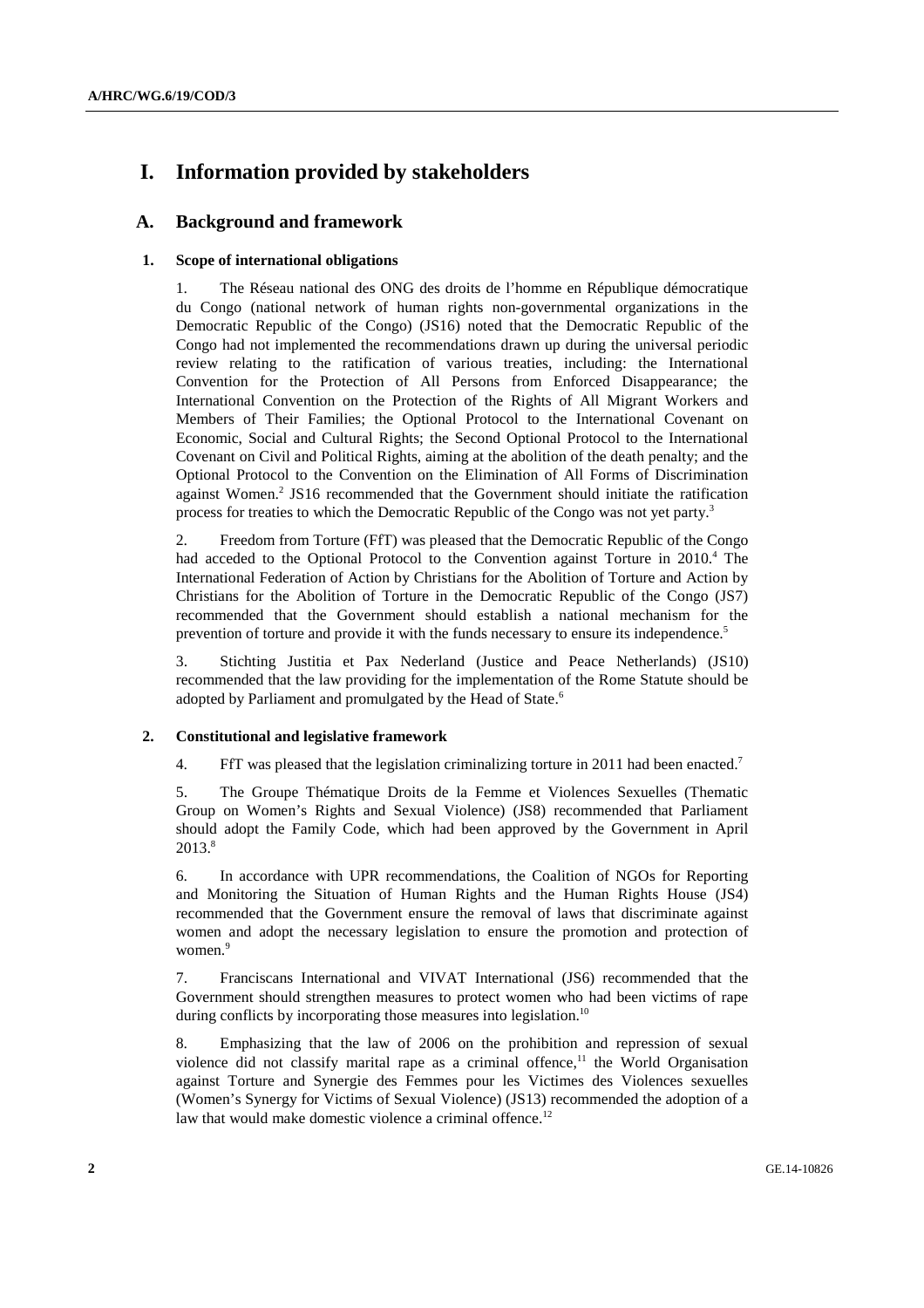9. Redress Trust and Synergie pour l'Assistance judiciaire aux Victimes de Violations des Droits Humains au Nord-Kivu (Synergy for Legal Aid for Victims of Human Rights Violations in North Kivu) (JS15) recommended the adoption of legislative amendments to allow for collective complaints to be lodged in the case of crimes in which there were several victims, the formation of victims' groups and the removal of restrictions relating to their operation. $13$ 

10. JS15 recommended that the Government should ensure that the draft law on the establishment of a public compensation fund for victims of rape met international standards.<sup>14</sup>

11. Appui aux Femmes Défavorisées et aux Enfants Marginalisés (Support for Disadvantaged Women and Marginalized Children) and SOS Information Juridique Multisectorielle (SOS Multisector Legal Information) (JS1) recommended that Parliament should adopt the draft law on the protection of human rights defenders and that the Government should ensure its effective implementation.<sup>15</sup>

12. Noting that a Member of Parliament had submitted a bill in 2010 that would prohibit unnatural sexual practices, including homosexuality,<sup>16</sup> Sexual Rights Initiative and Si Jeunesse savait (If Young People Knew) (JS17) recommended that it should be rejected.<sup>17</sup>

13. The non-governmental organizations representing indigenous pygmy peoples (JS14) recommended that the Government should define the mechanisms necessary for the passage of a specific law for indigenous pygmy peoples that reflected its international obligations.<sup>18</sup>

## **3. Institutional and human rights infrastructure and policy measures**

14. JS1 noted that the law on the establishment of a national human rights commission had been promulgated in March 2013 but that its members had not yet been appointed by the National Assembly.19 JS1 and JS10 recommended that the Government should make the commission operational as quickly as possible by appointing its members, allocating the funds that it would need in order to work independently and establishing offices in the provinces.20

15. FfT was pleased that the Government adopted a national strategy against genderbased violence (2009–2010) and made operational its national agency for the elimination of violence against women (AVIFEM).<sup>21</sup> JS8 recommended that the Government should increase the budget and improve the infrastructure available to the national agency for the elimination of violence against women (AVIFEM) and the national fund for the promotion of women and children.<sup>22</sup>

16. JS18 recommended that the Government should deploy action plans for the implementation of the national gender policy and the national strategy on combating sexual violence and allocate appropriate budgets for those purposes.<sup>23</sup>

17. Noting that the National Council for Children and other bodies provided for by law were still not organized or operational,<sup>24</sup> the universal periodic review coalition for children's rights in the Democratic Republic of the Congo (JS2) recommended that the Government should create a ministry for children's affairs to coordinate all existing child protection policies, manage their budgets and ensure their follow-up.25

18. Mentioning that the Ministry of Justice and Human Rights had issued two decrees establishing a Protection Cell for Human Rights Defenders,<sup>26</sup> JS4 recommended that the Government ensure that the Cell has adequate materials, financial resources and technical capacity to carry out its mandate. $27$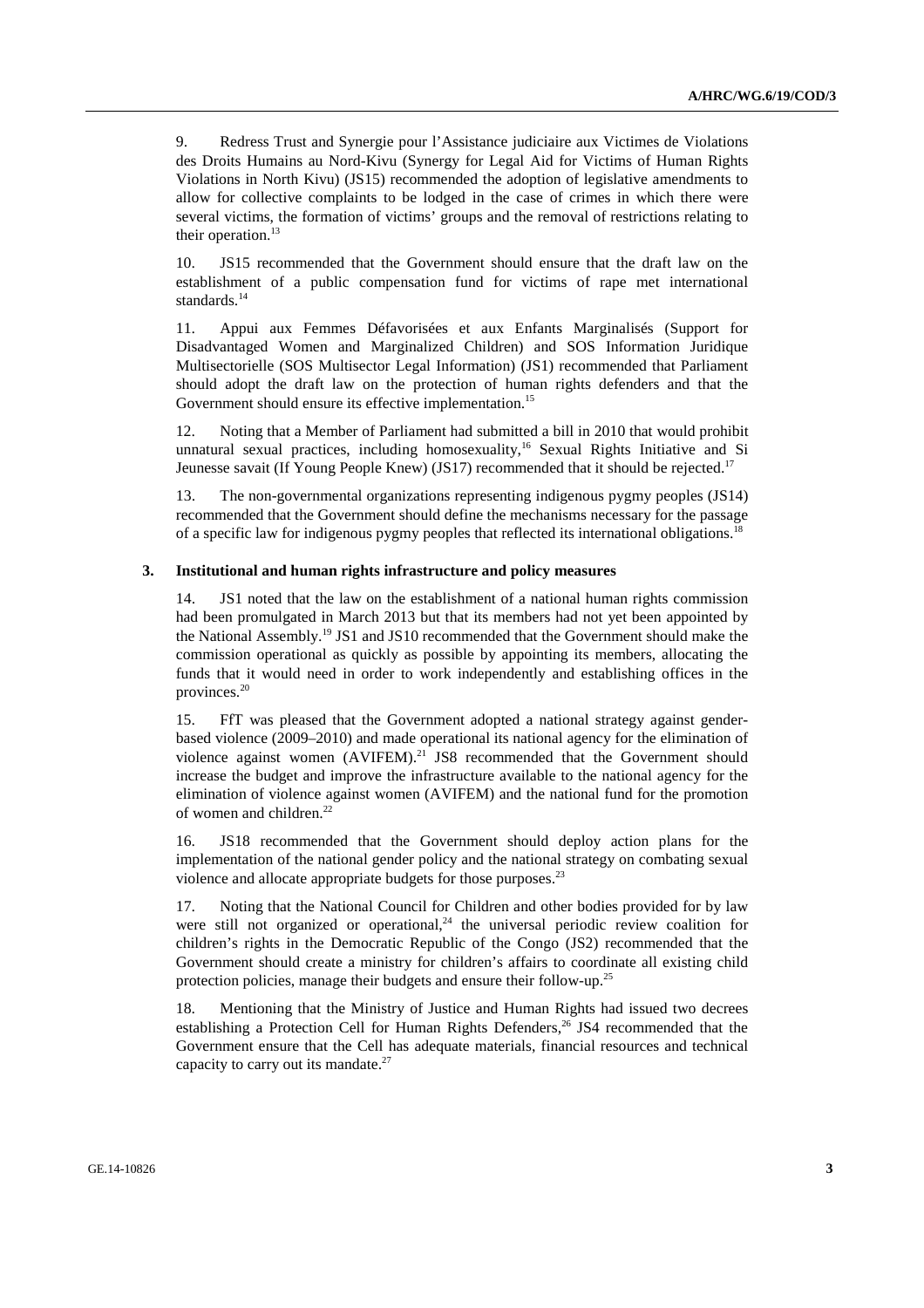# **B. Cooperation with human rights mechanisms**

#### **1. Cooperation with treaty bodies**

19. Recalling that the Committee against Torture and the Human Rights Committee had been awaiting the country's reports since 2009,<sup>28</sup> JS16 recommended that the Government should strengthen its cooperation with the treaty bodies and submit the outstanding reports.29

20. FfT recommended that the Government issue an invitation to the UN Working Group on Arbitrary Detention.<sup>30</sup>

# **2. Cooperation with special procedures**

21. CIVICUS and the Ligue des Droits de la Personne dans la Région des Grands Lacs (JS3) recommended that the Government extend a standing invitation to all UN Special Procedures, in particular the Special Rapporteur on Human Rights Defenders, the Special Rapporteur on Freedom of Expression and the Special Rapporteur on Freedom of Peaceful Assembly and Association.<sup>31</sup>

22. FfT recommended that the Government issue a standing invitation to all thematic special procedure and invite the Special Rapporteur on Torture.<sup>32</sup>

# **C. Implementation of international human rights obligations, taking into account applicable international humanitarian law**

## **1. Equality and non-discrimination**

23. Istituto Internazionale Maria Ausiliatrice delle Salesiane di Don Bosco (Maria Ausiliatrice International Institute of the Salesian Sisters of Don Bosco), VIDES International and Apprentis d'Auteuil (Apprentices of Auteuil) (JS9) emphasized that stereotypes about the role of women were still commonplace, particularly in rural areas, and prevented women from enjoying equal opportunities and fully exercising their rights.<sup>33</sup> They recommended that the Government should identify the obstacles that hindered women from taking up their rightful place in society and combat the root causes of inequality.34

24. Noting that, as the war in the eastern part of the country continued, numerous births had not been registered owing to a lack of available services and that children and newborns were being abandoned,<sup>35</sup> JS2 recommended that the Government should register the births of all children under the age of 1 year free of charge.<sup>36</sup> In addition, Défense des Enfants international (Defence for Children International) (JS5) recommended that the law on civil status should be applied to all children without discrimination.<sup>37</sup>

#### **2. Right to life, liberty and security of the person**

25. Noting that the Criminal Code still provided for the death penalty even though a moratorium on executions was in force.<sup>38</sup> JS16 recommended that the Government should adopt a law abolishing the death penalty.<sup>39</sup>

26. Human Rights Watch (HRW) stated that between January and September 2009, Congolese army soldiers and their allies had extrajudicially executed more than 730 civilians.40 According to HRW, many of the worst abuses by the Congolese army during this period had been carried out by former members of the National Congress for the Defence of the People (CNDP), a rebel group that had been integrated into the Congolese army but continued to operate under a parallel chain of command led by Gen. Bosco Ntaganda. HRW added that abuses continued in 2010 and  $2011<sup>41</sup>$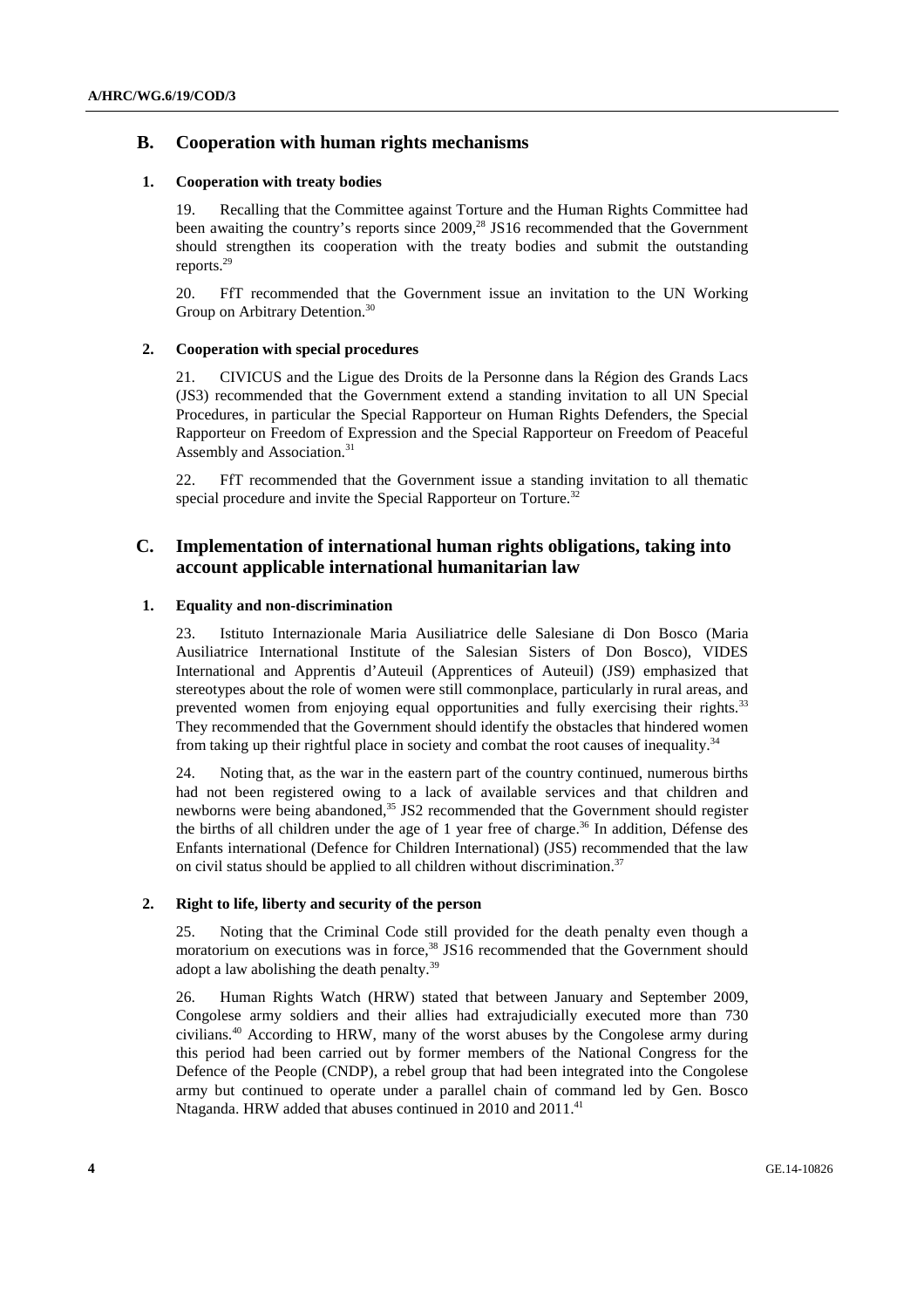27. Ecumenical Network Central Africa (JS12) stated that witnesses had claimed that Bosco Ntaganda personally ordered the execution of at least 34 M23 fighters who had tried to desert the militia. These witnesses also described that Ntaganda and his executive had ordered the execution of several M23 fighters who had been wounded during the battles.<sup>42</sup>

28. JS7 recommended that the Government should arrest all suspected perpetrators of extrajudicial executions in order to bring them to justice.<sup>43</sup>

29. Society for Threatened Peoples (STP) stated that insecurity and massive human rights violations had tremendously increased since the revolt of the militia M23 which had committed massive human rights violations after entering the town of Goma in 2012. STP added that when the Forces armées de la République démocratique du Congo (FARDC) had retreated from the town of Minova, they became responsible for widespread violations of human rights. Furthermore, dozens of civilians died due to abuses by Lord's Resistance Army (LRA) in the north of the country.<sup>44</sup>

30. JS7 recommended that the Government should put an end to the numerous acts of torture carried out in the country<sup>45</sup> by providing human rights training to the members of the police force, the armed forces of the Democratic Republic of the Congo and prison officials in human rights and by taking other actions to that end.<sup>46</sup>

31. The European Association of Jehovah's Christian Witnesses (EAJWC) stated that Jehovah's Witnesses had been victims of inhuman treatment<sup>47</sup> and requested that law enforcement agencies carry out investigations of criminal acts against the Witnesses and punish the perpetrators.<sup>48</sup>

32. JS12 noted that the conditions in prisons remained life threatening throughout the country.49 JS16 recommended that prison conditions should be improved by taking such steps as ensuring the availability of food and medical care and providing or updating prison infrastructure. It also recommended that all illegal and secret detention centres should be done away with and that the High Commissioner for Human Rights and other independent mechanisms should be given access to detention facilities run by the National Guard and the National Intelligence Agency, as well as to all centres to which observers did not yet have access.<sup>50</sup>

33. JS7 noted that numerous cases of illegal or arbitrary detention had been recorded in 2013.<sup>51</sup> Moreover, JS16 noted that between July 2012 and February 2013, there had been a number of cases in North Kivu in which people had been arrested, arbitrarily detained and tortured by members of the armed forces, the National Intelligence Agency, the Congolese national police and administrative and traditional authorities.<sup>52</sup>

34. JS6 noted that, in the east of the country, armed groups used rape and abduction as a means of subjugating the population, the principal objective being to exploit people in order to derive income from natural resources.<sup>53</sup> JS6 also noted that, in November 2012, members of the armed forces had committed acts of rape in the Minova area.<sup>54</sup> JS6 also noted, however, that a number of punitive actions had been taken by the authorities, including the suspension of 12 members of the armed forces.<sup>55</sup>

35. JS12 stated that even though the Minister of Gender, Family and Children had launched the Action Plan on Combating Sexual Violence in 2009, the number of incidents of rape had not declined, and thousands became victim of sexual violence every year.56 It added that sexual violence was perpetrated by national and governmental actors as well as by rebel groups such as the M23, Mai Mai and other militia. JS12 highlighted that according to researches, more than 400,000 women and girls had been victims every year of sexual violence in the country.57

36. The Lutheran World Federation (JS11) recommended that the Government should strictly enforce the 2006 law on sexual violence and the zero tolerance policy, investigate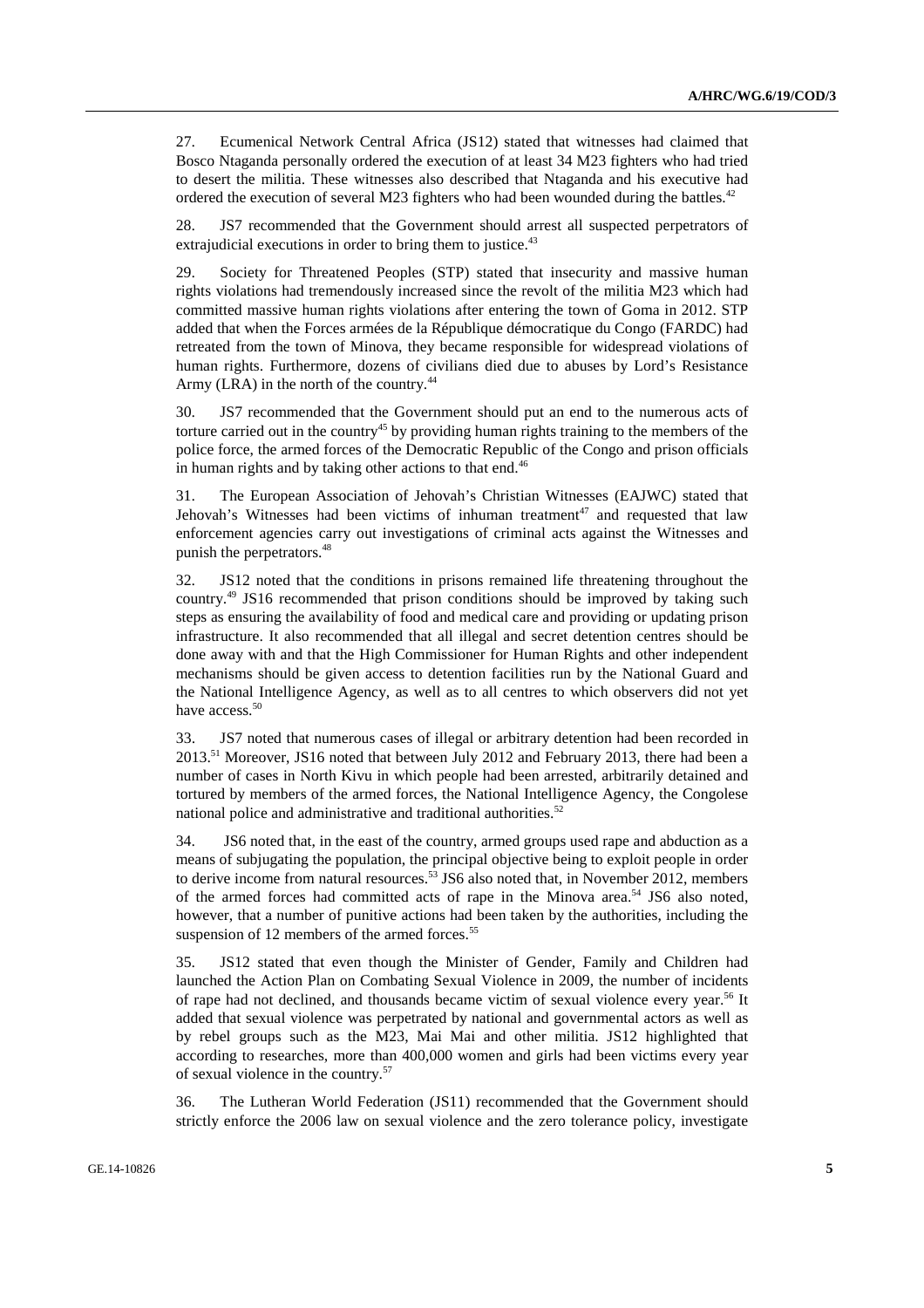allegations of rape being used as a weapon of war and punish the perpetrators of sexual violence, including soldiers from the armed forces, without exception and regardless of their rank.<sup>58</sup>

37. According to its researches, FfT stated that violence against women including rape and other forms of sexual torture, were carried out for political reasons by State actors in non-conflict areas.59

38. Stressing that one third of rape cases involved children,<sup>60</sup> JS2 recommended that the Government should systematically investigate and suppress all acts of sexual violence committed against children, punish the perpetrators of such violence, organize awareness campaigns aimed at reducing sexual violence, and provide a national telephone hotline.<sup>61</sup>

39. JS2 noted that the economic and sexual exploitation of children continued, that children were often obliged to perform harmful or hazardous work, that in urban centres they were used as cheap labour in all sectors of the economy and that many girls were sexually exploited.<sup>62</sup> It recommended that the Government should step up the enforcement of legislation that prohibited the worst forms of child labour and, to that end, equip the Ministry of Labour with mechanisms for monitoring child labour.<sup>63</sup>

40. JS6 noted that informal-sector mines in the east of the country had children, some of whom were under 10 years of age, working between 10 and 12 hours per day.<sup>64</sup> It stressed that the children's safety was under constant threat and that the work had a very serious impact on their mental and physical health.<sup>65</sup> JS6 recommended that the Government should put an end to child labour in mines in accordance with its international obligations.<sup>66</sup>

41. Explaining that teenage mothers who lived on the street often abandoned their children and that child trafficking was on the rise in Kinshasa.<sup>67</sup> JS9 recommended that the Government should eradicate all child trafficking networks and set up and provide support for special centres to take in and assist teenage mothers.<sup>68</sup>

42. The Global Initiative to End All Corporal Punishment of Children (GIEACPC) noted that corporal punishment remained lawful in the home, penal institutions and alternative care settings<sup>69</sup> and recommended that the Government prohibit it in all settings.<sup>70</sup>

43. HRW noted that the Government had made significant progress in removing children from within the ranks of the army, releasing children from detention and contacting child protection agencies for assistance. $71$ 

44. However, JS2 stated that children continued to be recruited, arrested and detained.<sup>72</sup> It recommended that the Government should run a campaign to raise awareness about the demobilization, rehabilitation and reintegration of child soldiers, strengthen the executing agency of the National Programme for Disarmament, Demobilization and Reintegration, (DDR) investigate all allegations relating to the recruitment and use of children by leaders of the armed forces and armed groups, suppress such acts and punish the perpetrators.<sup>73</sup> HRW recommended that the Government implement a new DDR programme.<sup>7</sup>

45. JS12 stated that armed groups such as the M23 and Mai-Mai recruited and abducted children.75

## **3. Administration of justice, including impunity, and the rule of law**

46. JS12 highlighted that justice institutions especially the military courts still faced shortages of judges and prosecutors; that the staff did not receive adequate training and could hardly lead their investigations due to a lack of funding. According to JS12, political and command interference are common and magistrates who try to investigate crimes that have a connection to high ranking FARDC officers are threatened, as are witnesses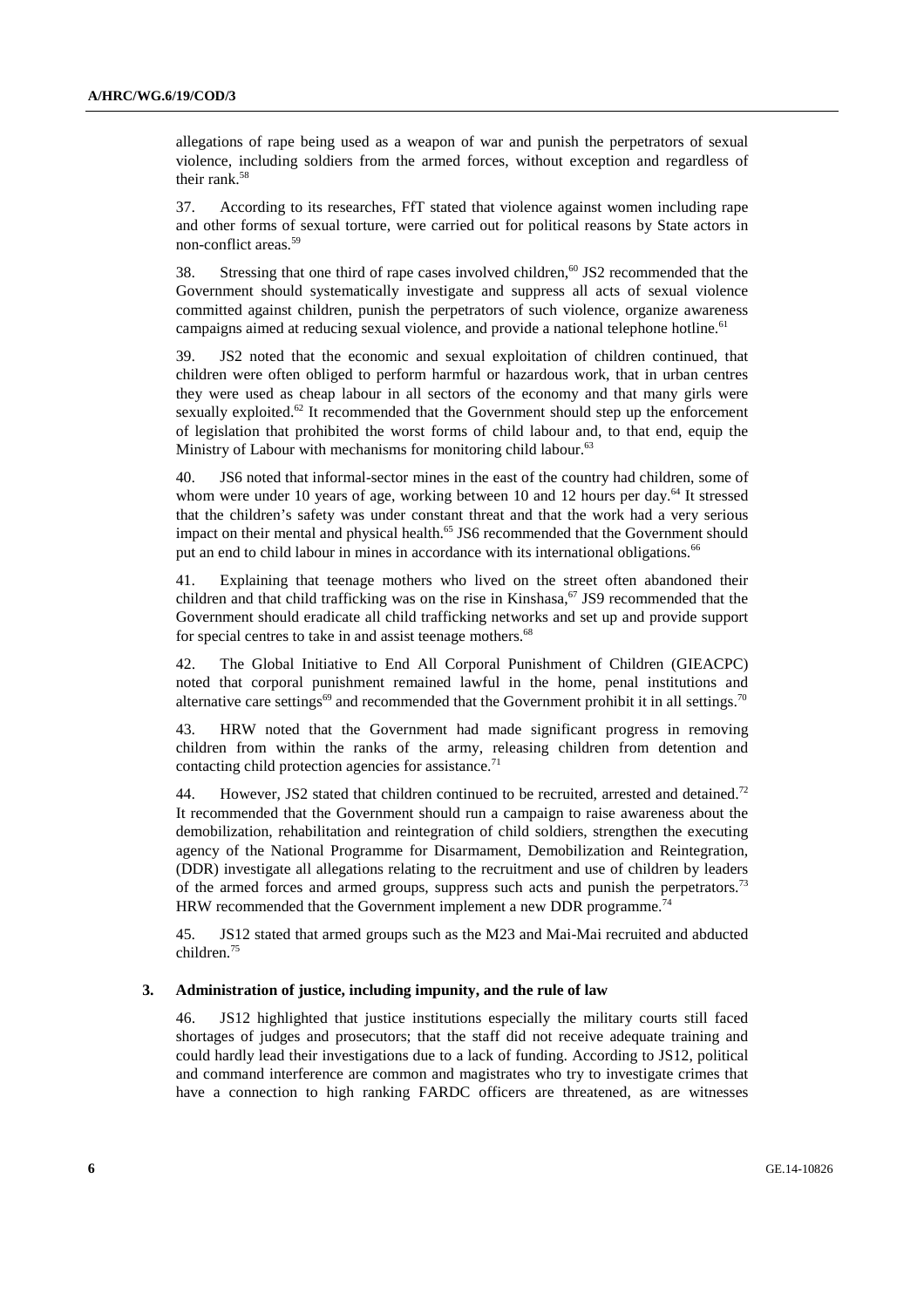providing information to judicial officers.<sup>76</sup> HRW recommended that the Government take measures to stop its officials from interfering in judicial proceedings.<sup>77</sup>

47. JS12 underlined that the Minister of Justice and Human Rights had presented a bill on the formation of special courts responsible for the prosecution of genocide, crimes against humanity and war crimes staffed with Congolese and international members, but the Parliament had rejected it.<sup>78</sup> F10 recommended that the Government should expedite the passage of that bill and to establish the mixed court system provided for therein.<sup>79</sup>

48. JS15 recommended that the Government should establish a properly funded mechanism for looking into the past conduct of all officers and removing suspected perpetrators of serious human rights violations from the defence and security forces with immediate effect.<sup>80</sup>

49. JS7 recommended that the Government should act upon the recommendations of the Committee against Torture regarding the placement of all detention facilities under the control of the justice system.<sup>81</sup>

50. JS15 stressed that much of the sexual violence committed during the conflict was directed at groups of individuals but that the judicial system did not employ procedures suited to the large-scale, collective nature of that crime.<sup>82</sup>

51. HRW noted that while the challenges for the justice system remained enormous, there were signs of a greater government commitment to fighting impunity for grave human rights abuses. Since 2012, government officials have stated clearly that the Government will neither provide an amnesty to those allegedly responsible for war crimes or crimes against humanity nor reintegrate them into the army. The Government's insistence on accountability may have contributed to the surrender of M23 leader Bosco Ntaganda in March  $2013.^{83}$ 

52. Despite pervasive impunity, HRW underlined that the number of military prosecutions of soldiers accused of human rights violations had increased, although the majority of those prosecuted held junior ranks.<sup>84</sup>

53. JS15 stated that, as a rule, crimes of sexual violence committed by members of the State security forces and armed groups continued to go unpunished.<sup>85</sup> Even in cases where prosecutions resulted in convictions, decisions relating to reparations were not implemented.<sup>86</sup>

54. JS12 stated that the most prominent case for flagrant impunity had been the trial against the murderers of the human rights defender Floribert Chebeya, who had been killed in June  $2010$ .<sup>87</sup> It also noted that the investigation into election-related violence in  $2011$ under international pressure had made little progress.<sup>88</sup>

55. The World Evangelical Alliance and the Association of Evangelicals in Africa (JS19) recommended that the Government implement an effective programme to combat corruption; strengthen measures to ensure the independence of the judiciary<sup>89</sup> and establish a special department to investigate sexual violence.<sup>9</sup>

56. JS15 noted that corruption in the administration of justice was a major obstacle for women and increased the pressure put on victims to withdraw their complaints.<sup>91</sup> It recommended that the Government should take positive measures to do away with the obstacles facing victims of sexual violence and ensure that a sufficient number of medical and psychosocial personnel were available.<sup>92</sup>

## **4. Right to privacy, marriage and family life**

57. JS3 stated that homosexuality had never been illegal; however, there were reports that in October 2010, a bill criminalizing homosexuality had been presented to Parliament.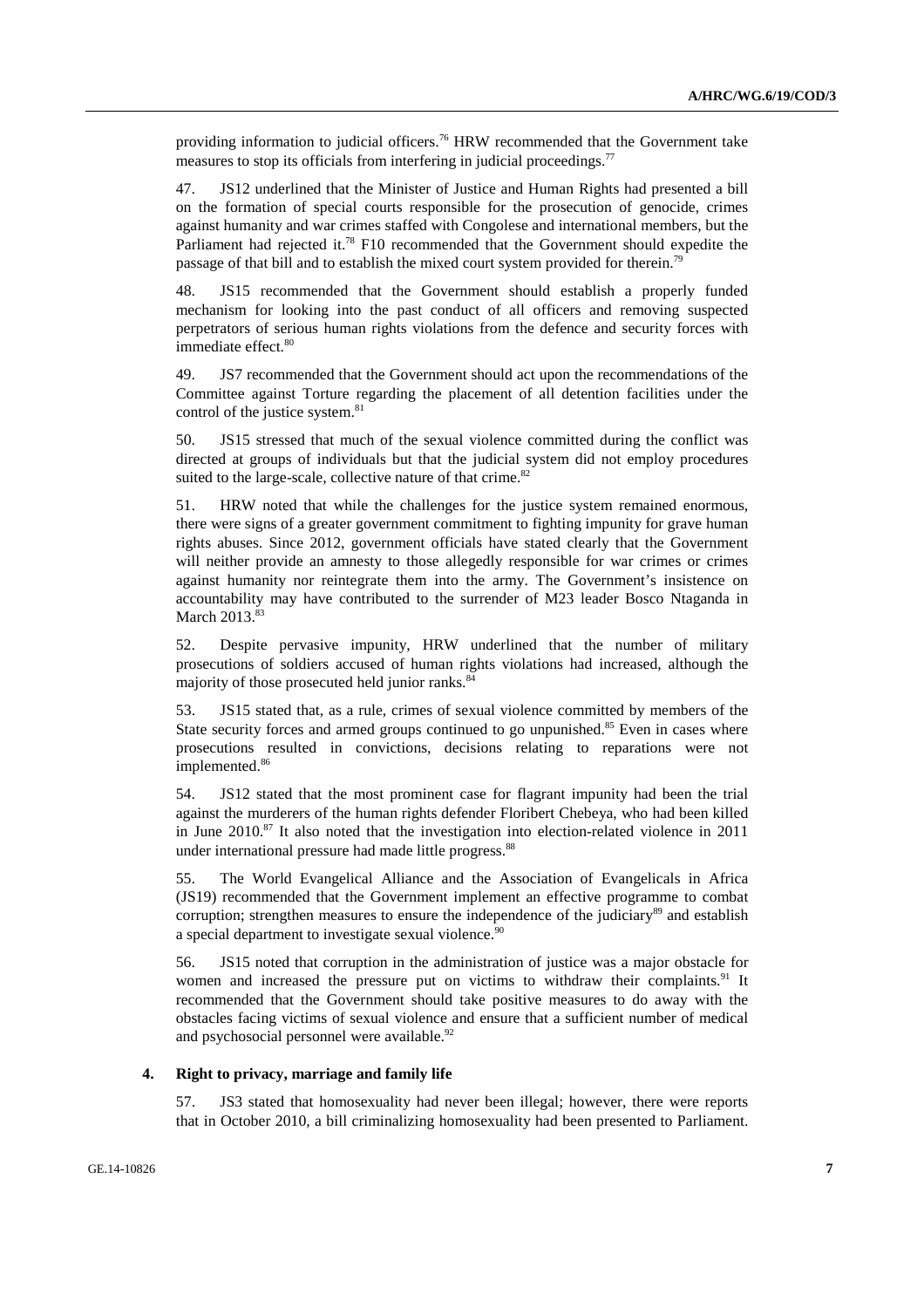Under this bill, people who engage in homosexual activity would be sentenced to 3 to 5 years in prison or fined  $500,000$  Congolese francs.<sup>93</sup>

58. JS17 noted that the rights of lesbian, homosexual, bisexual and transgender persons were violated in various ways, that they were regularly tortured by members of the police, the army or the intelligence services, which extorted money from them, and that they were prosecuted on charges of indecent conduct.<sup>94</sup>

59. JS9 stated that, although the marriage of minor children and marriage between an adult and a child were offences, early marriage remained a common practice.<sup>95</sup>

## **5. Freedom of religion or belief, expression, association and peaceful assembly, and right to participate in public and political life**

60. EAJCW stated that the Government had failed in its duty to protect Jehovah's Witnesses and allow them to enjoy their freedom of religion.<sup>96</sup>

61. HRW stated that during the presidential and parliamentary elections in 2011, the Government and security force officials had used physical violence, intimidation, threats, arbitrary arrests to silence dissent and to prevent political leaders and activists from freely expressing their opinions.<sup>97</sup> HRW recommended that the Government release all individuals arrested because of their political views or because of their participation in peaceful demonstrations.98

62. Reporters without Borders stated that freedom of information had been encroached upon since 2011, particularly in North Kivu. It noted that those responsible for restrictions on the media were primarily the National Intelligence Agency, the police, local and provincial authorities, the Audiovisual and Communications Council (CSAC), the Ministry of Communication and Media, and M23. It added that charges of defamation, slander or the commission of offences against the authorities were often used as a pretext to arrest and/or imprison journalists.<sup>99</sup>

63. Moreover, it noted that the authorities were closing down entire media outlets and that the majority of media outlets were owned by politicians who disseminated government propaganda.100 It recommended that the Government should implement the recommendations it had committed to in 2009, which had included recommendations that it should decriminalize press offences, pass a law that ensured access to information and guarantee the independence of the Audiovisual and Communications Council (CSAC).101

64. JS3 were alarmed by the heavy handed measures taken by the Government that drastically curbed the freedom of speech and assembly, and in particular which make dangerous, expressing dissent in print.<sup>102</sup> They stated that although the Internet had not been reported as subject to State control of any note, the law required bloggers to obtain authorization from the CSAC.<sup>103</sup>

65. JS3 noted that organizers of public events must register in advance with local authorities who may deny authorization within five days of the registration.<sup>104</sup> JS3 recommended that all reported cases of injury to peaceful protestors by security forces be subjected to investigation by an independent commission.<sup>105</sup>

66. Noting that opposition parties were often prohibited from protesting peacefully,106 JS16 recommended that the Government should ensure that members of political parties, the media and civil society were allowed to exercise their rights to freedom of expression, association and assembly without hindrance.<sup>107</sup>

67. JS3 stated that the human rights defenders were victims of harsh treatment, in particular in the eastern region<sup>108</sup> and JS4 noted that those worked in a climate of impunity.109 It recommended that the Government ensure that the perpetrators of the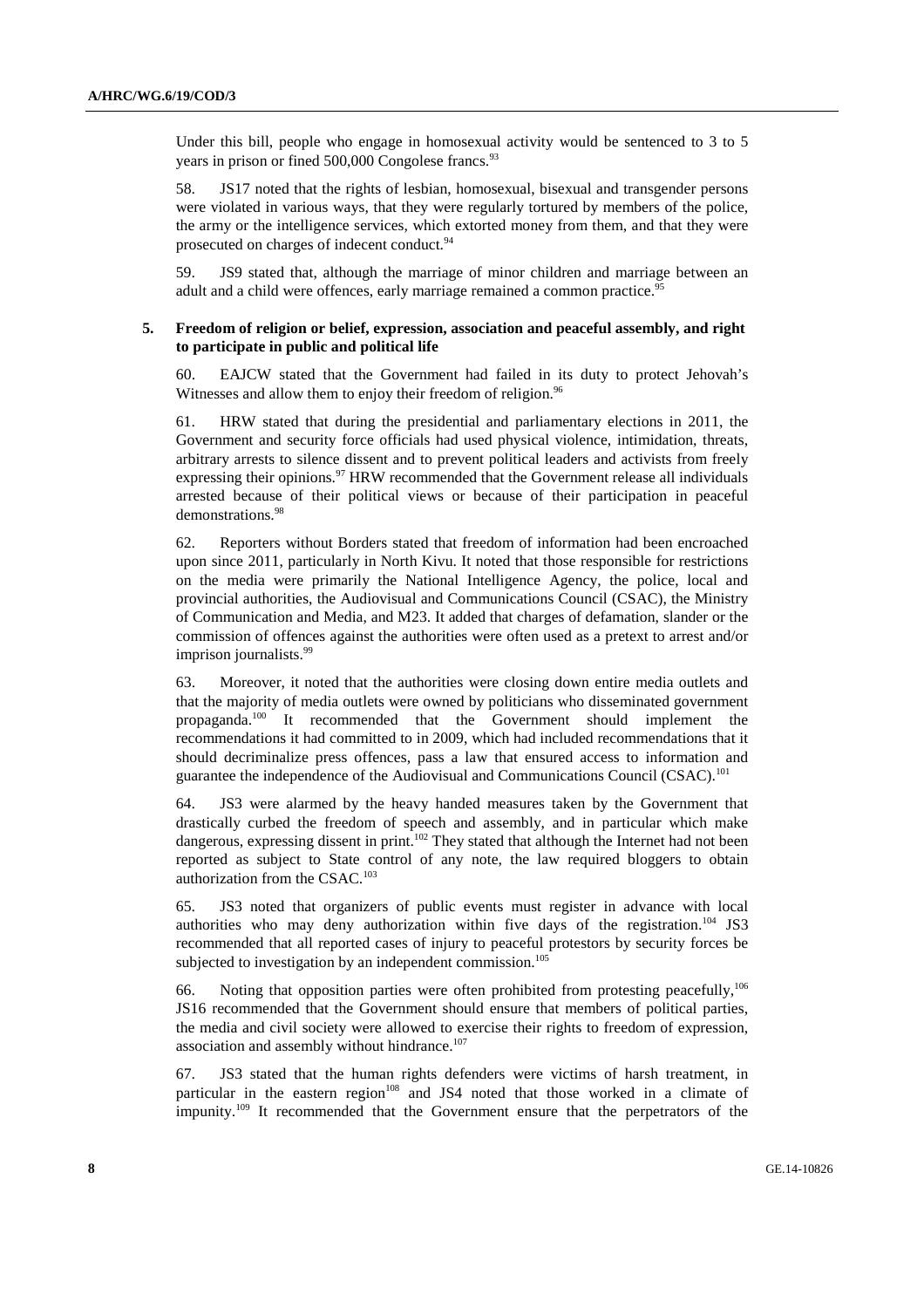assassination of Floribert Chebeya Bahizire<sup>110</sup> and the disappearance of Fidel Bazana Edadi are prosecuted<sup>111</sup>

68. JS7 emphasized that the safety of human rights defenders associated with Action by Christians for the Abolition of Torture in the Democratic Republic of the Congo had been threatened and recommended that the Government should ensure their protection.<sup>112</sup>

69. JS13 noted that female defenders of fundamental rights were particularly at risk of violence owing to both their work and their gender and that many of them had been threatened, harassed or actually abducted or assassinated.<sup>113</sup>

70. JS3 noted that trade unionists were reportedly harassed, arrested and prosecuted and must also compete with a number of State sponsored trade unions that were not independent.<sup>114</sup>

71. JS4 recommended that the Government strengthen the electoral law in order to make inadmissible any electoral lists from political parties that do not respect the 30 per cent quota for women.<sup>115</sup>

72. JS18 recommended that the Government should ensure that 50 per cent of the participants in all peace negotiations and processes were women.<sup>116</sup>

# **6. Right to work and to just and favourable conditions of work**

73. JS6 noted that minors were exposed to dangerous working conditions and health problems. Despite Government efforts to vet a number of sites and the acquisition of an increasing number of mines by specialist companies, informal-sector mines still constituted the majority of mining sites in the east of the country.117 JS6 stressed that, owing to the effective lack of transparency in the extraction process and the inability to track minerals through the supply chain, some of the minerals that reached the global market had been produced by exploiting children and came from a region where violence was perpetrated against the entire population. $118$ 

74. JS6 recommended that the Government should implement the Regional Certification Mechanism of the International Conference on the Great Lakes Region with regard to coltan, tin, wolframite and gold in order to combat the illegal traffic in these natural resources and should adhere to the guidelines established by the Extractive Industries Transparency Initiative.<sup>119</sup>

75. Stating that artisanal mines had been exploited by both State officials and private companies,<sup>120</sup> JS19 recommended that the Government conduct an investigation to clarify the circumstances surrounding the transactions and contracts in the mining industry and implement legislation that obliges mining companies to publish their mining contracts and information concerning legal and financial transactions.<sup>121</sup>

## **7. Right to social security and to an adequate standard of living**

76. STP stated that the Democratic Republic of the Congo would miss all of its Millennium Development Goals due to insecurity, illegal exploitation of resources by armed militias and mass exodus of the civilian population. Due to the fighting and the ongoing poverty in the east, the national income per capita is less than 50 cents per day and the country is in last place in the annual UNDP human development rankings.<sup>122</sup>

77. JS9 noted that the social and economic infrastructure of Kinshasa had not kept pace with the migration-driven population explosion there.<sup>123</sup> Around 25,000 children lived on the street, and 70 or 80 per cent of them said that they had been accused of witchcraft by the adults who had abandoned them.<sup>124</sup> JS9 recommended that the Government should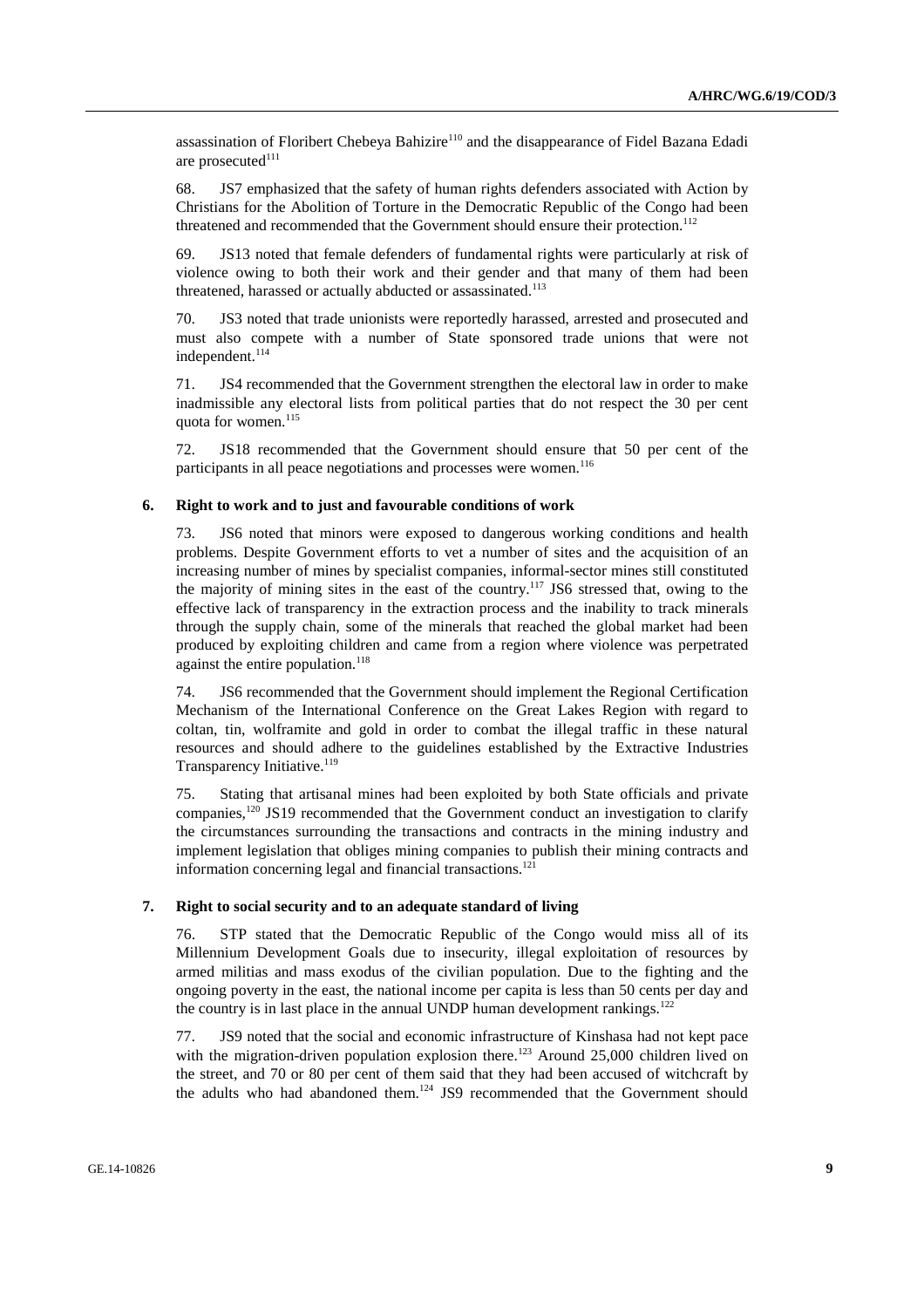adopt provisions on the phenomenon of so-called "witch children" under which adults who accused their children of witchcraft could be punished by law.125

78. JS14 recommended that the Government should adopt and implement special measures to ensure the socioeconomic integration of indigenous pygmy peoples.<sup>126</sup>

#### **8. Right to health**

79. Elizabeth Glaser Pediatric AIDS Foundation (EGPAP) stated that sexual and gender-based violence (SGBV) was one of the greatest threats to women's health in the country where  $SGBV$  rates were among the highest in the world.<sup>127</sup>

80. EGPAP noted that at the end of 2011, more than 1.1 million Congolese were infected by  $HIV^{128}$  and that people living with HIV continued to face high levels of stigma in the community and by health-care providers.<sup>129</sup> EGPAP recommended that the Government increase national financing for HIV prevention, care and treatment services.<sup>130</sup>

81. JS14 noted that indigenous pygmy peoples did not enjoy equal access to health services, that their villages did not have health-care facilities and that they had almost no access to drinking water. $131$ 

82. JS2 noted that the budget for child heath remained extremely small and that households continued to contribute directly to the cost of health care for their children.<sup>132</sup> It recalled that the mortality rate among children under 5 years of age was one of the highest in the world<sup>133</sup> and that around half of all children under 5 suffered from either acute malnutrition (11 per cent) or global malnutrition (38 per cent).<sup>134</sup> JS2 recommended that the Government should improve access to basic health services and care and combat malnutrition.<sup>135</sup>

83. JS9 was concerned by the high rate of teenage pregnancy, particularly in urban areas,136 and recommended that the Government should adopt specific measures to reduce pregnancy-related health risks.<sup>137</sup>

#### **9. Right to education**

84. The Marist International Solidarity Foundation (FMSI) highlighted that in spite of the Constitution declaring that education was free, families paid fees and that was a major cause of school non-enrolment and drop out.138 According to FMSI, 45 per cent of all children who enrol in primary school end up dropping out before completing their education.<sup>139</sup> JS4 recommended that the Government take steps to eliminate all fees for public primary schools and extend free primary education to all provinces.<sup>140</sup> JS2 recommended that the Government should take affirmative action to encourage girls to stay in school.<sup>141</sup>

85. Noting that the conflict in the east of the country had affected 240,000 pupils and that more than 600 schools had been ransacked or burned down in  $2012$ ,<sup>142</sup> JS2 recommended that the Government should prohibit the use of school buildings for purposes other than education and place priority on the construction and renovation of schools.<sup>143</sup>

86. Noting that only 18.7 per cent of indigenous pygmy children were enrolled in primary school,<sup>144</sup> JS14 recommended that the Government should pay particular attention to indigenous pygmy peoples when drawing up its education policies and programmes.<sup>145</sup>

87. JS9 recommended that the Government should increase its efforts to include human rights education in school curricula.146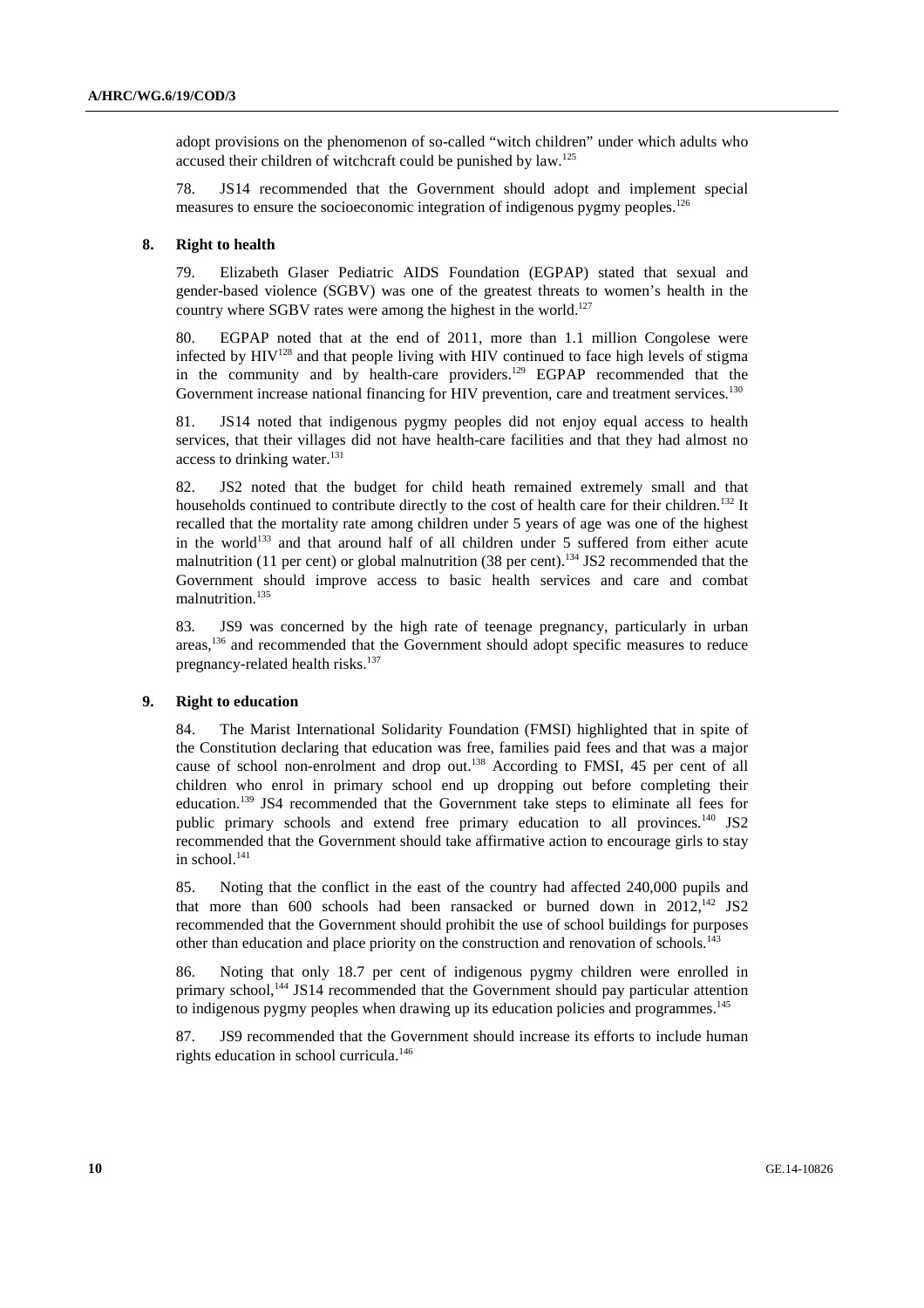#### **10. Persons with disabilities**

88. JS9 noted that there was no comprehensive programme of action to protect persons with disabilities and that a significant number of persons with disabilities lived in extremely difficult conditions.<sup>147</sup>

#### **11. Minorities and indigenous peoples**

89. STP underlined that the rights of indigenous forest peoples were still violated and that many Pygmy groups had been forced out of the forests to settle down in internally displaced people (IDP) camps in which they were facing discrimination and the denial of basic services. STP added that numerous development programmes did not take into account the specific problems faced by indigenous peoples.<sup>148</sup>

90. JS14 noted that agriculture, livestock-raising and logging activities had forced many indigenous peoples to abandon their forests and traditional way of life and that the majority of these peoples had become dependent on casual labour or had resorted to begging in order to survive.<sup>149</sup> It stated that the right of indigenous pygmy peoples to their lands was not always secure and continued to be flouted.<sup>150</sup>

91. JS14 recommended that current land and forest reforms and international initiatives to which the Government had committed itself should devote particular attention to indigenous pygmy peoples and ensure their right to access and control their lands and natural resources.<sup>151</sup>

#### **12. Internally displaced persons**

92. JS12 noted that since April 2012, the number of IDPs had risen to more than 2.6 million in June 2013 and that the clashes between FARDC and M23 had uprooted up to 40,000 people. The attacks of the ADF-NALU in early 2013 had raised up to 70,000 people into refugee camps in the neighbouring countries. It added that access to water and health services was also extremely difficult, as up to 80 per cent of the provincial health centres had been looted. JS12 expressed a great concern at the living conditions in the makeshift refugee camps as the number of informal camps were growing, especially in North Kivu. According to JS12, the IDPs live there in absolute poverty, without access to drinking water, health care or sufficient food.<sup>152</sup>

#### *Notes*

1

| The stakeholders listed below have contributed information for this summary; the full texts of all<br>original submissions are available at: www.ohchr.org |                                                                             |  |
|------------------------------------------------------------------------------------------------------------------------------------------------------------|-----------------------------------------------------------------------------|--|
| Civil society                                                                                                                                              |                                                                             |  |
| Individual submissions:                                                                                                                                    |                                                                             |  |
| <b>EAJCW</b>                                                                                                                                               | European Association of Jehovah's Christian Witnesses, Kraainem, Belgium;   |  |
| <b>EGPAF</b>                                                                                                                                               | Elizabeth Glaser Pediatric AIDS Foundation, Geneva, Switzerland;            |  |
| FfT.                                                                                                                                                       | Freedom from Torture, London, UK;                                           |  |
| <b>FMSI</b>                                                                                                                                                | Marist International Solidarity Foundation, Geneva, Switzerland;            |  |
| <b>GIEACPC</b>                                                                                                                                             | Global Initiative to End All Corporal Punishment of Children, London, UK;   |  |
| <b>HRW</b>                                                                                                                                                 | Human Rights Watch, New York, USA;                                          |  |
| <b>RSF-RWB</b>                                                                                                                                             | Reporters sans frontiers – Reporters without Borders, Paris, France;        |  |
| <b>STP</b>                                                                                                                                                 | Society for Threatened Peoples, Göttingen, Germany.                         |  |
| <i>Joint submissions:</i>                                                                                                                                  |                                                                             |  |
| JS 1                                                                                                                                                       | Joint Submission No 1: Appui aux Femmes Démunies et Enfants Marginalisés au |  |
|                                                                                                                                                            | Kivu en RDC (AFEDEM Suisse) and SOS Information Juridique Multisectorielle, |  |
|                                                                                                                                                            | (SOS IJM asbl), Geneva, Switzerland;                                        |  |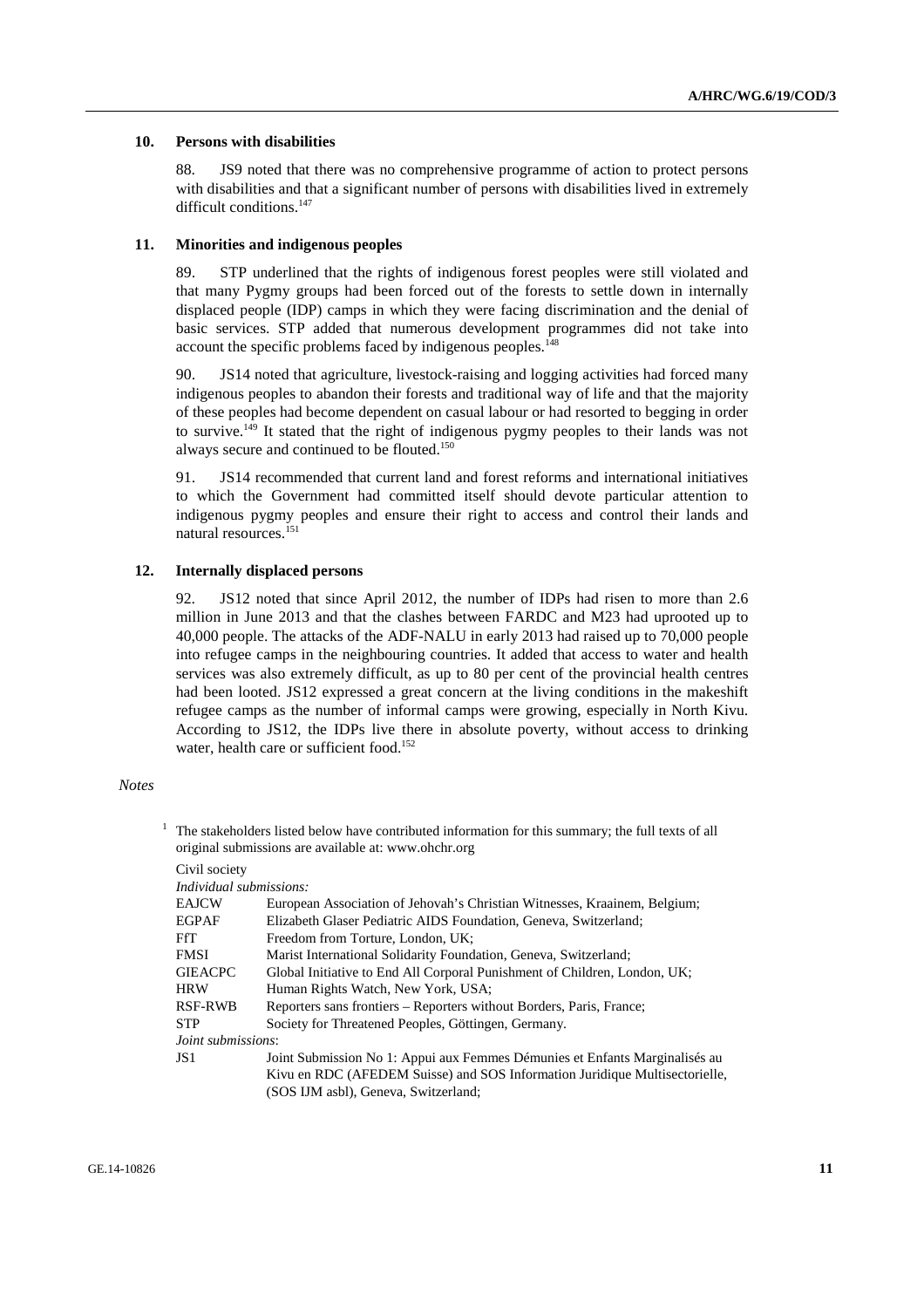| JS <sub>2</sub> | Joint Submission No 2: Coalition EPU des Droits des Enfants en RDC (CEDERC);<br>Action Contre les Violations des Droits des Personnes Vulnérables (ACVDP), |
|-----------------|------------------------------------------------------------------------------------------------------------------------------------------------------------|
|                 | Actions pour la Protection et l'Encadrement de l'Enfant (APEE), Assistance                                                                                 |
|                 | Humanitaire aux Enfants Vulnérables Orphelins (AHEVO), Bureau pour le                                                                                      |
|                 | Volontariat au Service de l'Enfance et de la Santé (BVES), Catholic Relief Service                                                                         |
|                 | (CRS), Centre de Recherche des Voies pour l'Épanouissement et l'Autonomie                                                                                  |
|                 | (CERVEAU), Centre de formation et d'Action pour le Développement (CFAD),                                                                                   |
|                 | Coalition National de l'Éducation pour Tous (CONEPT), Coalition des ONG des                                                                                |
|                 | Droits de l'Enfant (CODE), Congo Handicap, Fondation Solidarité des Hommes                                                                                 |
|                 | (FSH), Héritiers de la Justice, Human Dignity in the World (HDW), Jeunes et                                                                                |
|                 | Femmes pour les Droits de l'Homme et la Paix (JFDHP), Save the Children                                                                                    |
|                 | International (SCI), Search for Common Ground (SFCG), Solidarité pour un Monde                                                                             |
|                 | Meilleur (SMM), Vorsi Congo, War Child Holland (WCH), War Child UK (WCUK)                                                                                  |
|                 | and World Vision International (WVI), Bukavu, DRC;                                                                                                         |
| JS3             | Joint Submission No 3: World Alliance for Citizen Participation (CIVICUS) and                                                                              |
|                 | Ligue des Droits de la Personne dans la Région des Grands Lacs (LDGL);                                                                                     |
|                 | Johannesburg, South Africa;                                                                                                                                |
| JS4             | Joint Submission No 4: Coalition of Non-Governmental Organisations for Reporting                                                                           |
|                 | and Monitoring the Situation of Human Rights (CORRSDH) and Human Rights                                                                                    |
|                 | House (MDH): Amis de Nelson Mandela pour les Droits de l'Homme, Association                                                                                |
|                 | africaine pour la Défense des Droits de l'Homme, Association pour le Bien-Etre de                                                                          |
|                 | l'Enfant congolais, Bureau de Volontariat au Service de l'Enfance et de la Santé,                                                                          |
|                 | Coupole, Fonds pour la Femme congolaise, Forum de la Femme ménagère, Groupe                                                                                |
|                 | Lotus, Ligue des Electeurs, Protection des Femmes et Enfants Victimes des                                                                                  |
|                 | Violences, Restauration African Center, Solidarité Echange pour le Développement                                                                           |
|                 | intégral, Solidarité féminine pour la Paix intégrale, Solidarité pour un Monde                                                                             |
|                 | meilleur, Toges noires, Kinshasa, DRC;                                                                                                                     |
| JS5             | Joint Submission No 5: Défense des Enfants international (DEI-Congo), Réseau                                                                               |
|                 | national des Droits de l'Homme (RENADHO) and Groupe de Travail Protection et                                                                               |
|                 | Education, niveau national Kinshasa, Kinshasa, DRC;                                                                                                        |
| JS6             | Joint Submission No 6: Franciscans International (FI) and VIVAT International,                                                                             |
| JS7             | Geneva, Switzerland;<br>Joint Submission No 7: Fédération internationale de l'Action des Chrétiens pour                                                    |
|                 | l'Abolition de la Torture (FIACAT) and Action des Chrétiens pour l'Abolition de la                                                                         |
|                 | Torture en République démocratique du Congo (ACAT-RDC), Paris, France and                                                                                  |
|                 | Kinshasa, DRC;                                                                                                                                             |
| JS8             | Joint Submission No 8: Groupe thématique Droits de la Femme et Violences                                                                                   |
|                 | sexuelles (GTDFVS): Avocats du Monde international (AMI ASBL), Association                                                                                 |
|                 | pour la Protection des Personnes Vulnérables (APPROPEV), Centre d'études sur la                                                                            |
|                 | Justice et la Résolution 1325 CJR 1325, Forum de la Femme Ménagère (FORFEM),                                                                               |
|                 | Protection des Victimes de Violences (PROVIVI), Restoration African Center                                                                                 |
|                 | (RAC), Solidarité des Femmes pour la Paix et le Développement Intégral                                                                                     |
|                 | (SOFEPADI), Centre de Réhabilitation et Réinsertions Socioprofessionnel (CRISP),                                                                           |
|                 | Jeunesse et Femme pour les Droits Humains et la Paix (JFDHOP), Association de                                                                              |
|                 | Femmes Juristes du Congo (AFEJUCO), La Femme pour la reconstruction et                                                                                     |
|                 | Développement du Congo (LAFERDEC), Association des femmes Rizicultrices de                                                                                 |
|                 | Kingabwa (AFRIKI), Association Africaine des Droits de l'Homme (ASADHO),                                                                                   |
|                 | Filles et Femmes en Action pour les Droits Humains (FIFADH), Forum des                                                                                     |
|                 | Femmes pour la bonne Gouvernance et la Démocratie (FFBGD), Communauté pour                                                                                 |
|                 | la Promotion des Humains (CPH), Carrefour des Femmes lèves toi et brilles                                                                                  |
|                 | (CAFEM), Synergie de Femmes Solidaires pour le Changement dans la Justice                                                                                  |
|                 | (SFCJ), CHARICONGO, Association des Femmes pour les Droits et le                                                                                           |
|                 | Développement (AFD), Collectif d'Associations Féminines du Territoire de Rutshuru                                                                          |
|                 | (CAFR), Barza de femmes pour la paix dans le territoire de Béni, Ligue pour la                                                                             |
|                 | solidarité congolaise (LSC), Kinshasa, DRC;                                                                                                                |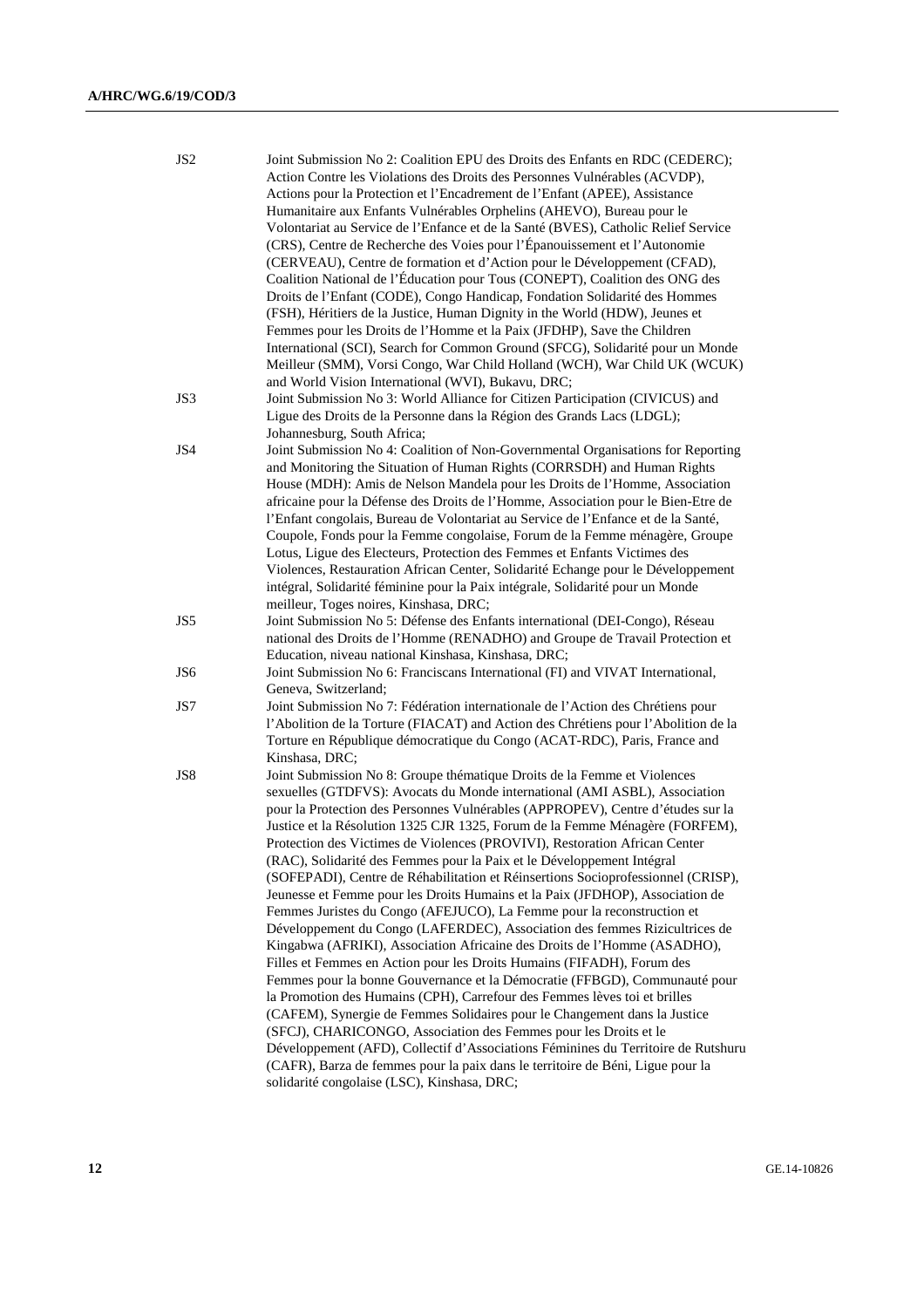| JS9         | Joint Submission No 9: Istituto Internazionale Maria Ausiliatrice (IIMA),<br>International Volunteerism Organisation for Women, Development and Education |
|-------------|-----------------------------------------------------------------------------------------------------------------------------------------------------------|
|             | (VIDES International) and Apprentis d'Auteuil, Geneva, Switzerland;                                                                                       |
| <b>JS10</b> | Joint Submission No 10: Justitia et Pax Pays Bas, Action mixte pour le                                                                                    |
|             | développement (AMIDE), Amani instate, Campagne pour la paix, Centre d'initiative                                                                          |
|             | pour le développement au Nord Kivu, CJR1325, Coalition des volontaires pour la                                                                            |
|             | paix et le développement (CVPD), Collectif des organisations des jeunes du Congo                                                                          |
|             | Kinshasa (COJESKI), Congo Peace Network (CPN), Fondation Kiza Muhigirwa,                                                                                  |
|             | Réseau provincial des organisations non gouvernementales des droits de l'homme au                                                                         |
|             | Congo (REPRODHOC), Solidarité pour la promotion sociale et la paix (SOPROP),                                                                              |
|             | SOS IJM asbl and Synergie pour l'assistance judiciaire aux victimes des violations                                                                        |
|             | des droits humains (SAJ), The Hague, The Netherlands;                                                                                                     |
| JS11        | Joint Submission No 11: Fédération luthérienne mondiale, World YMCA and Réseau                                                                            |
|             | des Associations des Femmes Juristes de l'Est de la RDC (RAFEJE), Geneva,                                                                                 |
|             | Switzerland;                                                                                                                                              |
| <b>JS12</b> | Joint Submission No 12: Ecumenical Network Central Africa (OENZ), Brot für die                                                                            |
|             | Welt, MISEREOR, Pax Christi and Vereinte Evangelishe Mission (VEM), Berlin,                                                                               |
|             | Germany;                                                                                                                                                  |
| <b>JS13</b> | Joint Submission No 13: Organisation mondiale contre la Torture (OMCT), Synergie                                                                          |
|             | des Femmes pour les Victimes des Violences Sexuelles (SFVS), Association des                                                                              |
|             | Femmes Médecins (AFEMED/NK), Défenseur judiciaire et association dynamique                                                                                |
|             | des femmes juristes, Association pour la Défense des Droits de la Femme (ADDF),                                                                           |
|             | Femmes Engagées pour la Promotion de la Santé Intégrale (FEPSI), Mutaani FM,                                                                              |
|             | Marche Mondiale de la femme, Ligue pour la Solidarité Congolaise (LSC),                                                                                   |
|             | Programme Promotion des Soins de Santé Primaires (PPSSP), Marche Mondiale des                                                                             |
|             | femmes, Synergie des femmes/Walikale UCF, SOS Information Juridique                                                                                       |
|             | Multisectorielle (SOS IJM), Congo Renaitre, ASBL/REVIVRE, APC, Action des                                                                                 |
|             | Chrétiens Activistes des Droits de l'Homme a Shabunda (ACADHOSHA),                                                                                        |
|             | Syndicat d'Initiatives pour le développement du territoire de Mwenga (SIDEM),                                                                             |
|             | Association des Femmes Juristes Congolaises (AFEJUCO), Coordinatrice Provinciale                                                                          |
|             | Regard Rural Sans Frontière (RRSF) and Centre Olame, Arche D'Alliance, Geneva,                                                                            |
|             | Switzerland;                                                                                                                                              |
| JS14        | Joint Submission No 14: Foyer de Développement pour l'Autopromotion des                                                                                   |
|             | Pygmées et Indigènes Défavorisés (FDAPYD – Hope Indigenous Peoples), Ligue                                                                                |
|             | Nationale des Associations des Peuples Autochtones Pygmées du Congo                                                                                       |
|             | (LINAPYCO), Organisation d'Accompagnement et d'Appui aux Pygmées (OSAPY,                                                                                  |
|             | Programme d'Intégration et de Développement du Peuple Pygmée au Kivu (PIDP                                                                                |
|             | SHIRIKA LA BAMBUTI), Programme de Réhabilitation et de Protection des                                                                                     |
|             | Pygmées (PREPPYG), Réseau des Populations Autochtones et Locales pour la                                                                                  |
|             | Gestion durables des Ecosystèmes Forestiers en République Démocratique du Congo                                                                           |
|             | (REPALEF/RDC)and Union pour l'Émancipation de la Femme Autochtone (UEFA),                                                                                 |
|             | Goma, DRC;                                                                                                                                                |
| JS15        | Joint Submission No 15: Synergie pour l'Assistance judiciaire aux Victimes de                                                                             |
|             | Violations des Droits humains au Nord-Kivu (SAJ) and REDRESS, London, UK;                                                                                 |
| JS16        | Joint Submission No 16: AFEJUCO, ALFA, ASADHO, CAD, CODE, CODHOD,                                                                                         |
|             | COJESKI, CREDDHO, GROUPE LOTUS, LINAPYCO, LIZADEEL, OCDH, RAF,                                                                                            |
|             | REDHUC, RENADHOC, REPRODHOC-KINSHASA, REPRODHOC-                                                                                                          |
|             | EQUATEUR, RODHECIC, RRSSJ, VHDH and VSV, Kinshasa, DRC;                                                                                                   |
| <b>JS17</b> | Joint Submission No 17: Si jeunesse savait (SJS) and Sexual Rights Initiative                                                                             |
|             | coalition (SRI), Ottawa, Canada;                                                                                                                          |
| <b>JS18</b> | Joint Submission No 18: Women and Development National Committee                                                                                          |
|             | (CONAFED), Justice and Peace Episcopal Commission (CEJP), Permanent                                                                                       |
|             | Consultative Framework of Congolese Women (CAFCO), Action For the wellbeing                                                                               |
|             | of Congo (ABEC), Forum of Women Homemaker (ForFem), Gender and Women                                                                                      |
|             | Rights Network (GEDROFE), Awakening and Dynamism of Grassroots Women                                                                                      |
|             | (RDF/Base), Coalition of Women for Peace and Development (CFDP), Congolese                                                                                |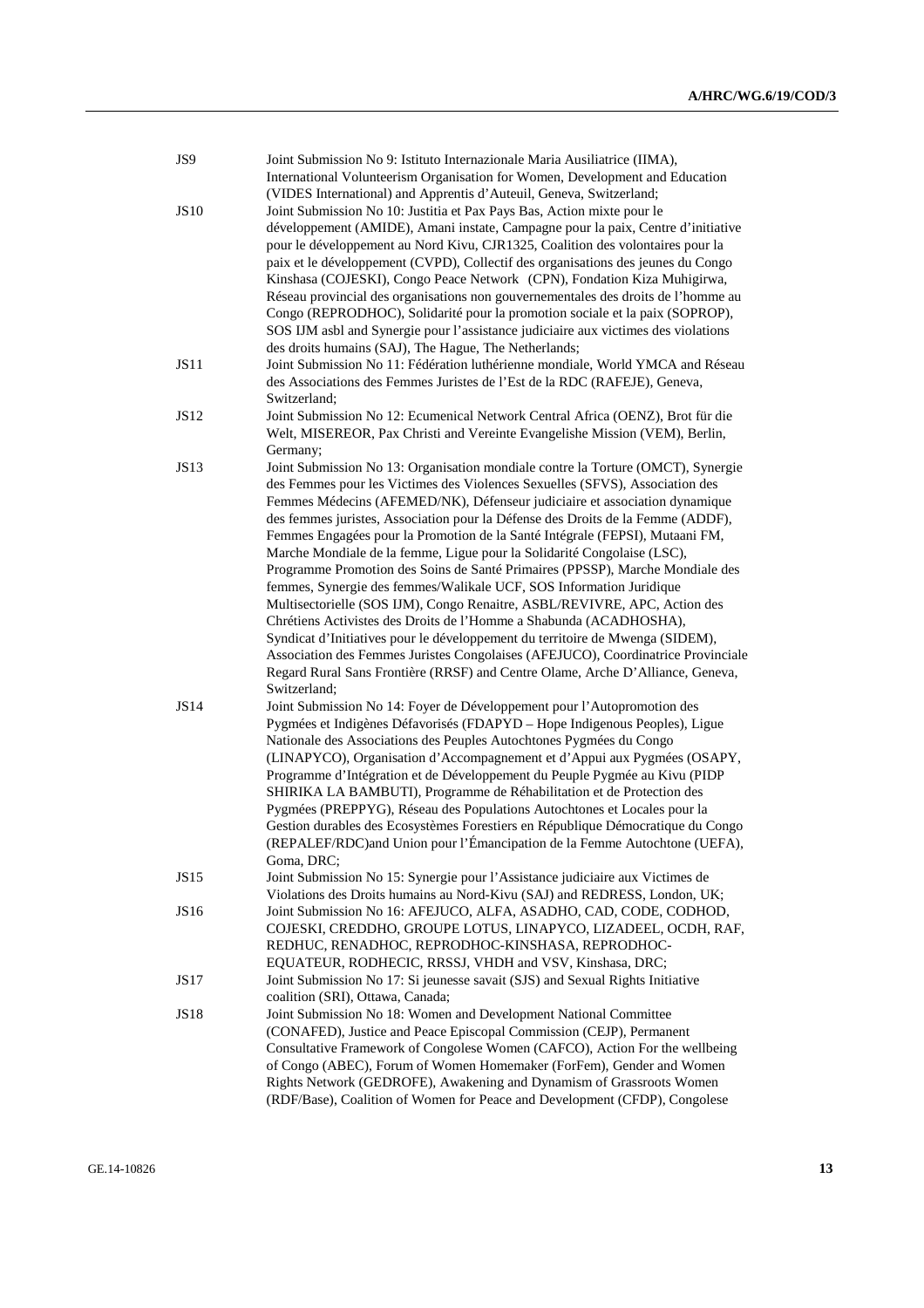Association of Women Lawyers (AFEJUCO), INTERACTION, Forum of Mothers (women) from Ituri (FOMI), the Official Overseas Development Agency of the Catholic Church in Ireland (TROCAIRE), Maynooth, Ireland; JS19 Joint Submission No 19: World Evangelical Alliance (WEA) and Association of Evangelicals in Africa (AEA), Geneva, Switzerland. 2 <sup>2</sup> JS16, para. 3, p. 6. 3 JS16, para. 5, p. 7. 4 FfT, para. 4.  $<sup>5</sup>$  JS7, part 1, p. 4. See also FfT, para. 27.</sup> 6 JS10, para. 17, p. 6.  $7$  FfT, para. 4. 8 JS8, para. 15, p.5. See also JS11, p. 4 and JS18, para. IV. <sup>9</sup> JS4, para. 26, p. 8. See also JS13, paras.  $10-13$ , p. 3 and JS18, para. IV. 10 JS6, para. 15, p. 6. 11 JS13, para. 38, p. 7. 12 JS13, p. 9. See also JS17, para. 41, p. 9. 13 JS15, para. 25, p. 7. 14 JS15, para. 33, p. 9. 15 JS1, para. VII, p. 5. See also JS4, para. 12, p. 5. 16 JS17, para.10, p. 4. 17 JS17, para. 34, p. 9. 18 JS14, para. 24.9. 19 JS1, para. 7, p. 3. See also JS7, p. 2. <sup>20</sup> JS1, part VII, p. 5 and JS10, para. 10, p. 4. See also JS16, para. 5, p. 7. <sup>21</sup> FfT, para. 4. 22 JS8, para. 15, p. 5. 23 JS18, para. II. 24 JS2, para. 7, p. 1.  $25$  JS2, para. 8, p. 2. See also JS5, para. III, p. 5. 26 JS4, para. 13, p. 5.  $27 \text{ JS4, para. } 15, \text{ p.6. See also JS10, para. } 14, \text{ p. } 5 \text{ and JS12, p. } 10.$ <sup>28</sup> JS16, para. 4, p. 6. <sup>29</sup> JS16, para. 5, p. 7. 30 FfT, para. 27. 31 JS3, para. 5.5, p. 10. 32 FfT, para. 27. 33 JS9, para. 9, p. 3. 34 JS9, para. 12, p. 4. 35 JS2, para. 23, p. 5. 36 JS2, para. 24, p. 6. 37 JS5, para. III, p. 5. 38 JS16, para. 20, p.11. See also JS7, para. 6, p. 8.  $39$  JS16, para. 22, p. 11. See also JS7, para. 6, p. 9 and HRW, part 5, p. 5 and part 6, p. 6.  $40$  HRW, part 2, p. 1. <sup>41</sup> HRW, part 2, pp. 1 and 2.  $42$  JS12, p. 3. 43 JS7, part 2, p. 5.

- 44 STP, p. 1. See also HRW, part. 2, p. 2 and JS12, p. 4.
- 45 JS7, para. 1, p. 3.
- 46 JS7, part 1, p. 4.
- 47 EAJCW, para. 26, p. 5.
- 48 EAJCW, para. 29, p. 5.
- 49 JS12, p. 5. See also FfT, para. 17.
- 50 JS16, para. 22.
- $51$  JS7, part 3, p. 6.
- 52 JS16, para. 15, p. 8. See also JS12, p. 4.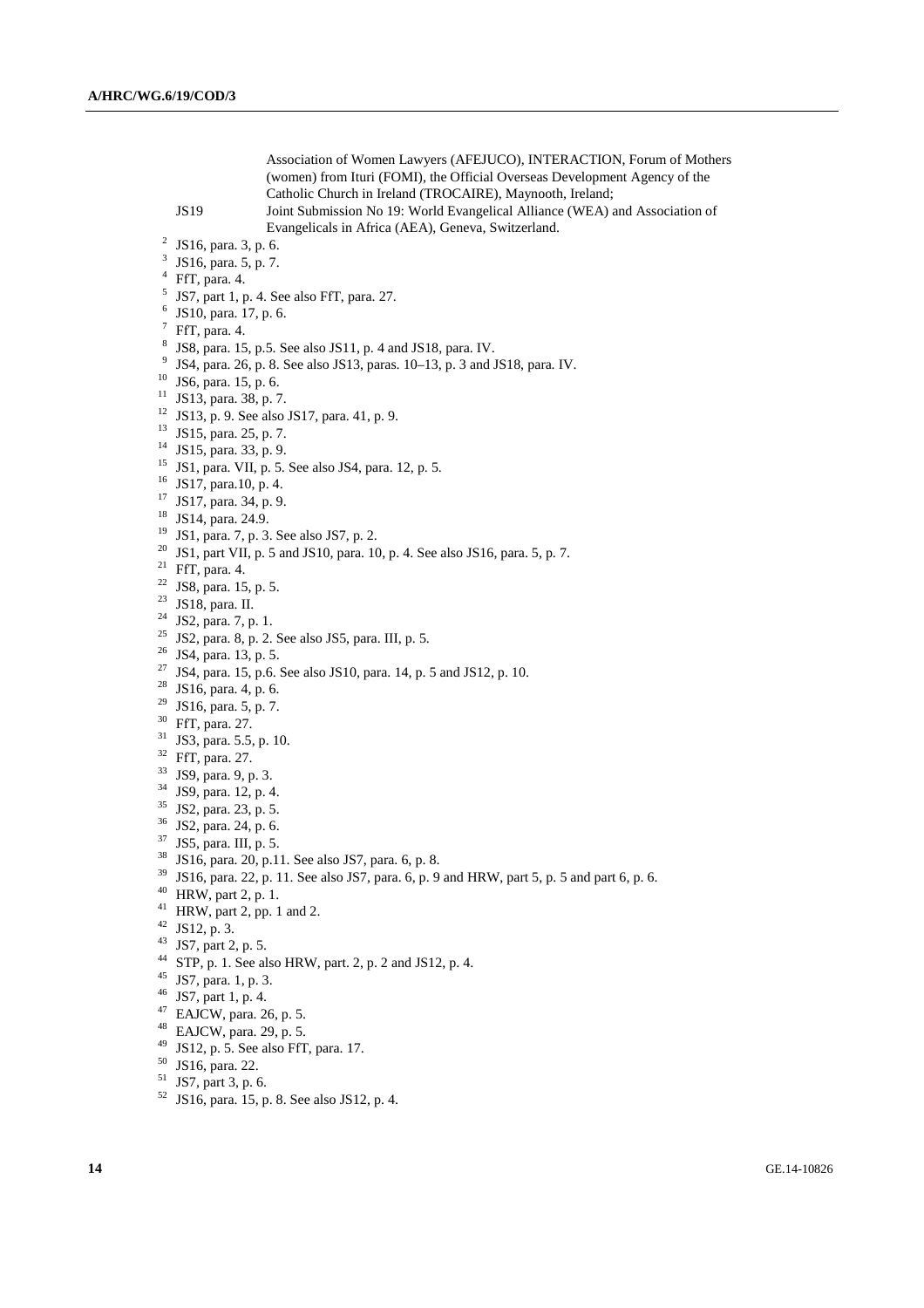- $^{53}$  JS6, para. 8, p. 3.<br> $^{54}$  JS6, para. 14, p. 5
- JS6, para. 14, p. 5.
- 55 JS6, para. 15, p. 5.
- 56 JS12, p. 7.
- 57 JS12, p. 8. See also JS17, paras. 39, p. 9.
- 58 JS11, p. 8. See also JS15, para. 12, p. 4 and JS6, para. 15, p. 5.
- 59 FfT, para. 26.
- 60 JS2, para. 16, p. 4.
- 61 JS2, para. 19, p. 4.
- 62 JS2, para. 20, p. 5.
- 63 JS2, para. 21, p. 5.
- 64 JS6, para. 11, p. 4.
- 65 JS6, para. 12, p. 4.
- 66 JS6, para. 16, p. 5.
- 67 JS9, para. 30, p. 8.
- 68 JS9, para. 32c, p. 9.
- 69 GIEACPC, para. 1.2, p. 1.
- 70 GIEACPC, p. 1.
- 71 HRW, part 2, 2. See also JS4, para. 23, p. 7 and JS12, p. 9.
- 72 JS2, para. 14, p. 3.
- 73 JS2, para. 15, pp. 3–4. See also JS4, para. 24, p. 8.
- <sup>74</sup> HRW, part 6, p. 6 and JS7, part 4, p. 7.
- 75 JS12, p. 9.
- $76$  JS12, p. 6.
- 77 HRW, part. 6, p. 6.
- 78 JS12, pp. 6–7.
- 79 JS10, para. 23, p. 7. See also HRW, part 6, p. 6 and JS13, p. 8.
- 80 JS15, para. 36, p. 9. See also JS16, para. 18, p. 10 and HRW, part 6, p. 6.
- 81 JS7, part 3, p. 6.
- 82 JS15, para. 22, p. 6.
- 83 HRW, part 1, p. 1.
- $84$  HRW, part 5, p.5.
- 85 JS15, paras. 8 and 9, pp. 2 and 3.
- 86 JS15, para. 28, p. 7.
- 87 JS12, p. 7.
- $88$  JS12, p. 7. See also HRW, part 4, p. 4.
- 89 JS19, paras. 22–23, p. 6.
- 90 JS19, para. 32, p. 7.
- 91 JS15, para.17, p. 5.
- 92 JS15, para.21, p. 6.
- <sup>93</sup> JS3, para. 3.10, p. 7.
- $^{94}$  JS17, para. 9, pp. 3 and 4.<br><sup>95</sup> JS9, para. 29, p. 8.
- 
- $96$  EAJCW, para. 26, p. 5.
- $97$  HRW, part 3, p. 2. See also STP, p. 2.
- 
- <sup>98</sup> HRW, part 6, p. 6. See also JS3, para. 5.3, p. 9 and para. 3.4, p. 6.<br><sup>99</sup> RSF-RWB, p. 1. See also JS1, para. 4, pp. 3–4 and JS3, para. 5.3, p. 9. <sup>99</sup> RSF-RWB, p.1. See also JS1, para. 4, pp. 3–4 and JS3, para. 5.3, p. 9.<br><sup>100</sup> RSF-RWB, p. 4. See also JS3, para. 5.3, p. 9.<br><sup>101</sup> RSF-RWB, p. 5. See also STP, p. 2.<br><sup>102</sup> JS3, para. 1.4, p. 1.<br><sup>103</sup> JS3, para. 2.8, p.
- 
- 
- 
- 
- 
- 
- 
- 
-